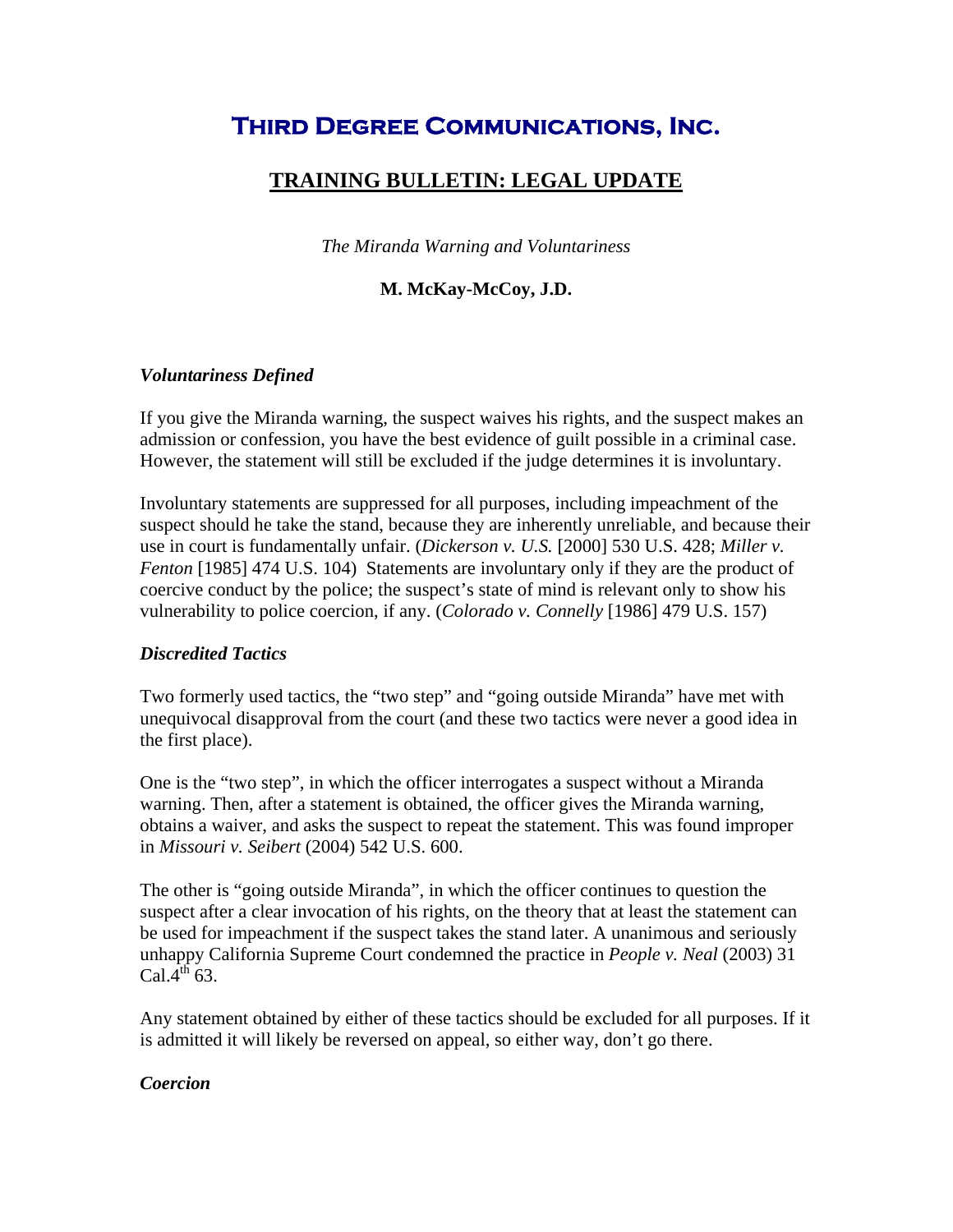Physical coercion is rarely an issue (goodbye and good riddance), but psychological coercion is still very much an issue. The determination of coercion in this context depends on balancing the circumstances of police pressure against the power of resistance of the suspect. (*Dickerson v. U.S.* [2000] 530 U.S. 428) Police conduct or statements which exploit the vulnerability of a suspect are likely to be found coercive.

Circumstances relevant to the suspect include

- Age, especially if the suspect is very young (*Yarborough v. Alvarado* [2004] 541 U.S. 652)
- Mental deficits (*Reck v. Pate* [1961] 367 U.S. 433)
- Religious beliefs (*People v. Kelly* [1990] 51 Cal.3d 931)
- Previous experience with criminal law (*Fare v. Michael C.* [442 U.S. 707)

Circumstances relevant to the interrogation itself include

- Whether or not there is a Miranda waiver (*Berkemer v. McCarty* [1984] 468 U.S. 420)
- The number of officers doing the questioning (fewer is better) (*Spano v. New York* [1959] 360 U.S. 315)
- The length of the interview (frequent breaks are recommended to avoid a defense of mental fatigue) (*People v. Hill* [1992] 3 Cal.4th 959)
- The tone of the interview (keep the interrogation low key and responsive rather than aggressive and hostile) (*People v. Jones* [1998] 17 Cal. $4^{th}$  279)

# *Threats and Promises*

Statements made by an officer that can be construed as a threat or a promise, whether express or implied, cause the most problems in this area and form the basis of most motions to suppress. It doesn't matter what you *meant*, it matters what you said.

Encouraging the suspect to tell the truth, or pointing out to the suspect a benefit which "flows naturally" from a truthful and honest course of conduct is not coercive (*People v. Holloway* [2004] 33 Cal.4<sup>th</sup> 96). The problem arises when an officer's statement appears to go beyond that, particularly when it relates to charging, sentencing, punishment, or custody.

The following statements have been found *not* coercive:

- We'll tell the D.A. you were honest with us (*People v. Jones* [1998] 17  $Cal.4<sup>th</sup> 279$
- Help yourself by telling us what really happened (*People v. Hill* [1967] 66 Cal.2d 536
- There's no sense in going down as the triggerman in a robbery-murder if it was actually your co-defendant (*People v. Garcia* [1984] 36 Cal.3d 539)
- Stop lying and tell the truth (*In re Joe R.* [1980] 27 Cal.3d 496)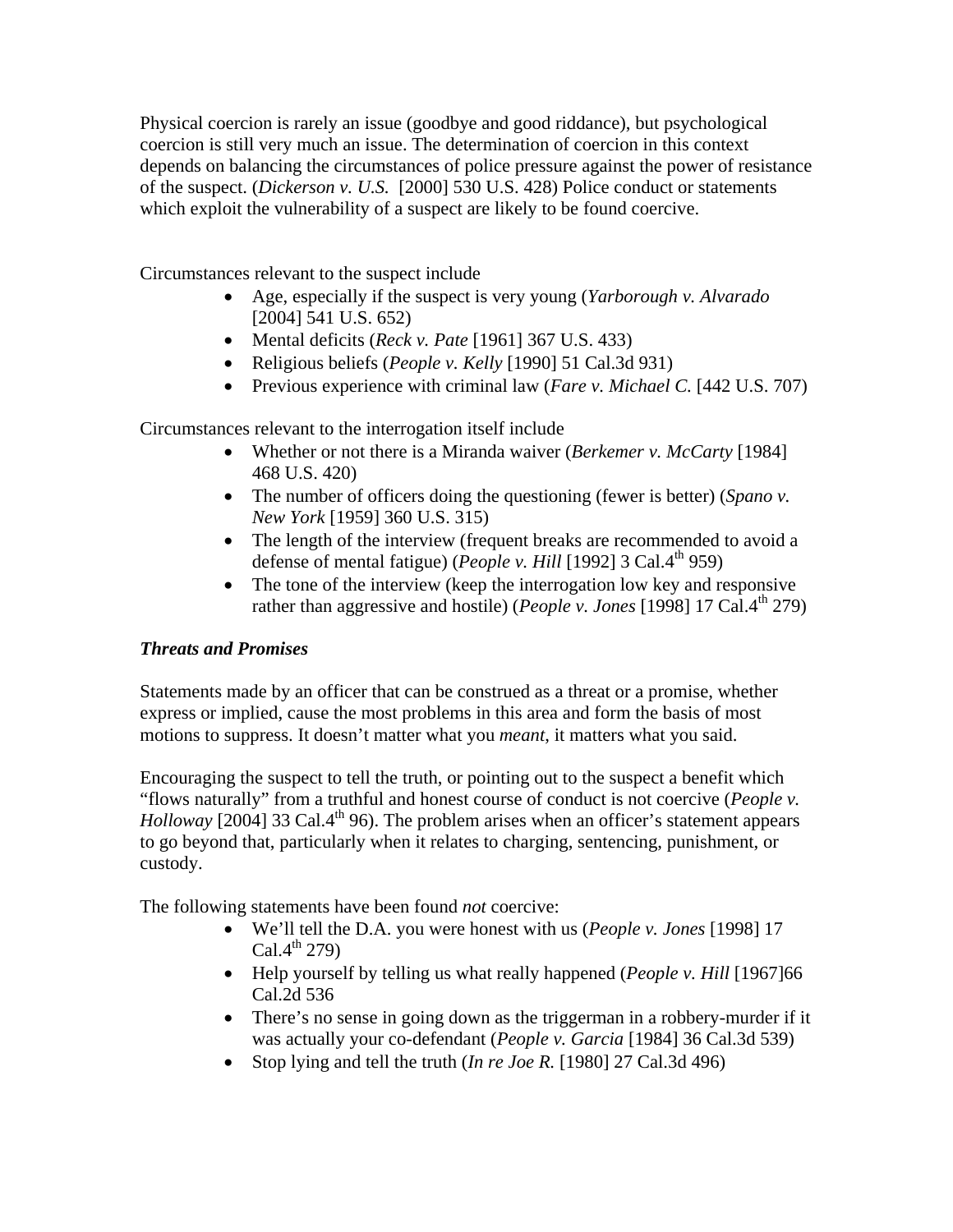- Right now we're going with the theory that it wasn't an accident, that you killed him so he couldn't identify you (*People v. Thompson* [1990] 50 Cal.3d 134)
- A show of remorse makes things easier (*People v. Anderson* [1980] 101 Cal.App.3d 563)

Compare these with the following statements, which went further towards threatening or promising a specific result, and were found to be coercive:

- First degree murder is a very serious situation (*People v. Lee* [2002] 95  $Cal.$ App. $4<sup>th</sup>$  772)
- Tell your side of it, because if you just lie and cover up you won't have a chance at probation (*In re Roger G.* [1975] 53 Cal.App.3d 198
- We're not leaving until you remember what happened (repeated during a lengthy interrogation) (*People v. Azure* [1986] 178 Cal.App.3d 591
- If you tell a lie you'll go to jail, but if you tell the truth you'll get a citation (*In re J. Clyde K.* [1987] 192 Cal.App.3d 459)
- A denial makes things go hard (*People v. Anderson* [1980] 101 Cal.App.3d 563)

The best way to avoid this trap is to stay away from the subject of charging and sentencing entirely. If the suspect raises the issue, respond that it's the DA's decision and you can't make any promises.

# *Motivating Cause*

Ordinarily if coercive tactics are used, they will be regarded as the motivating cause for the statement. However, other factors could work against the causal connection. If there is a significant time lapse between the police conduct and the defendant's statement (*People v. Thompson* [1990] 50 Cal.3d 134), or if the suspect expresses disbelief in the threat or promise (*People v. Coffman* [2004] 34 Cal.4<sup>th</sup> 1), or if the suspect is just eager to talk (*People v. Mickey* [1991] 54 Cal.3d 612) the statement could be deemed voluntary.

# *Lies and Deception*

Deception is not inherently coercive. As long as the lie is not the type of statement "reasonable likely to procure an untrue statement", it's not coercive (*People v. Farnam* [2002] 28 Cal. $4<sup>th</sup>$  107). Telling the suspect, falsely, that the police have physical evidence against him in the form of tire tracks, fingerprints, or positive eyewitness identification have all been found to be not coercive (*People v. Thompson* [1990] 50 Cal.3d 134, *People v. Musselwhite* [1998] 17 Cal.4<sup>th</sup> 1216, *People v. Parrison* [1982] 137 Cal.App.3d 529). An example of a lie which was found to be coercive can be found in *People v Hogan* (1982) 31 Cal.3d 815, in which an extremely distraught defendant expressed fear that he might be "crazy" and the police exploited that weakness by telling him repeatedly that he was both guilty and crazy and promised psychiatric treatment.